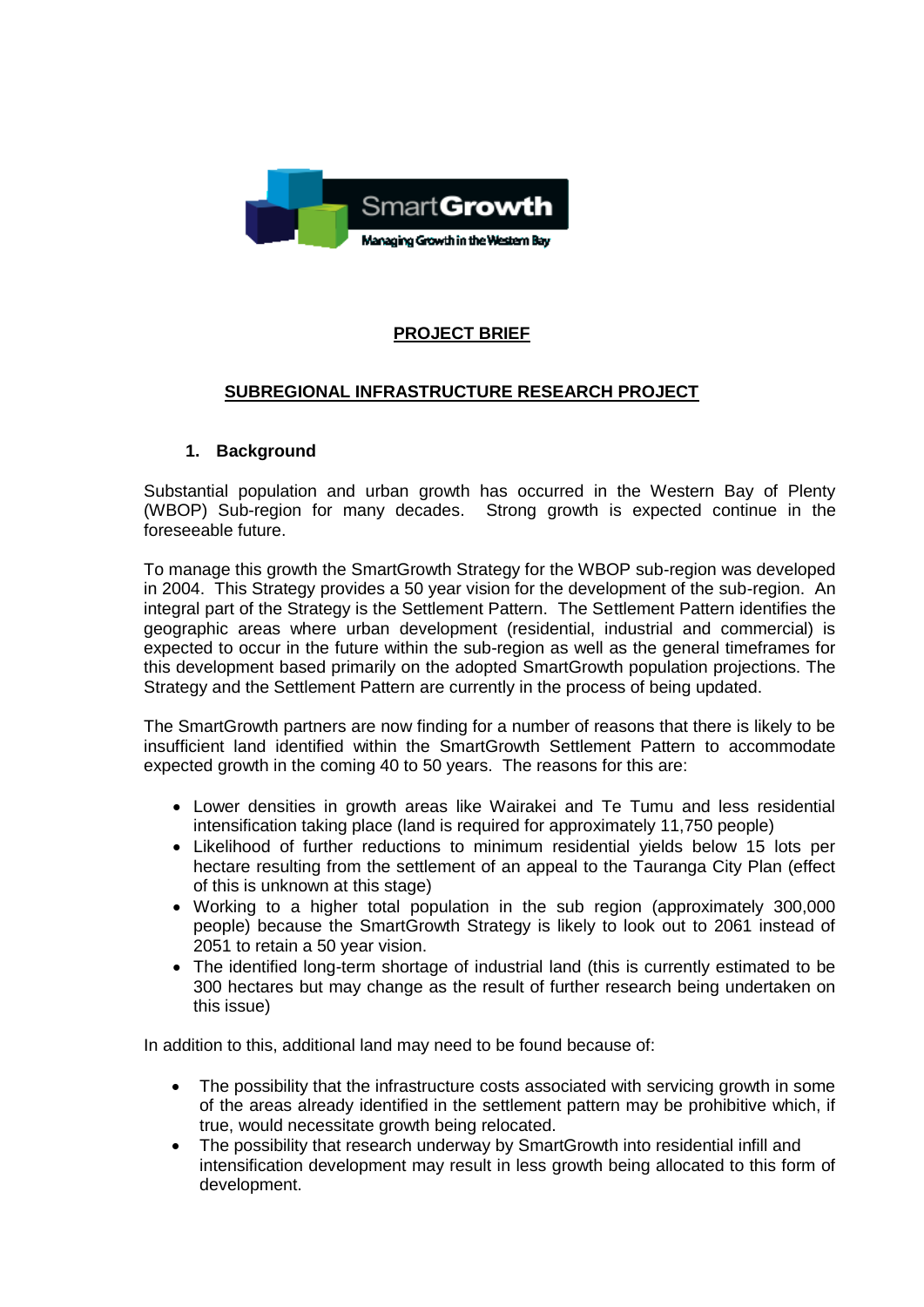On the other hand, there is currently significant uncertainty about likely long-term population growth rates which have in recent years reduced substantially. This issue will become clearer once the 2013 census data is available and has been used as a basis for determining new long-term growth forecasts for the sub-region.

The SmartGrowth *Residential Land Capacity and Suitability Study 2011* identifies and assesses a number of additional areas where urban development could occur in the sub region and some issues around the servicing of such areas with suitable network infrastructure. Each of these areas identified in that report has specific infrastructural challenges associated with providing appropriate water, wastewater, transportation and other infrastructure to service urban development.

The Settlement Pattern options set out in the *Residential Land Capacity and Suitability Study* need to be examined in terms of effectiveness, efficiency, financial viability and affordability of providing this infrastructure. A sub regional perspective on aligning infrastructure with new urban land options is necessary. A sub regional perspective requires that the infrastructure provided by the local authorities and the New Zealand Transport Agency be looked at together in a holistic way.

It is noted that there has already been significant recent public investment in key network infrastructure to support existing and planned sub-regional growth. For example, the southern and Omokoroa wastewater pipelines, Route K, Harbour Link and the Tauranga Eastern Link. In general all the public agencies involved in SmartGrowth are seeking to maximise the efficient use of existing investment before committing significant capital investment into new infrastructure projects. Examining options in this regard is a key part of this research project.

## **2. Project goal**

To identify whether any changes to the SmartGrowth Settlement Pattern are warranted in the short to medium term (particularly around the sequencing of growth between different areas) because of a need to maximise the use of existing public infrastructure investments and to minimise the need for costly investment in new infrastructure projects.

To evaluate and provide recommendations on what is required to achieve the most effective, efficient, financially viable and affordable form of network infrastructure (water, wastewater and transportation) to service the various possible future growth areas outlined in the current SmartGrowth Settlement Pattern and the SmartGrowth *Residential Land Capacity & Suitability Study.*

In addition, the project will also evaluate whether any significant stormwater or electricity servicing issues/ barriers might exist for these same areas.

## **3. Project Manager**

The project manager for this brief of work is Lee Jordan, Utilities Planner Tauranga City Council. As discussed later in this brief, the project will be divided into a number of separate workstreams, each with its own individual project manager and project team. The project manager/team of these individual workstreams will report to Lee Jordan as project manager for the wider project.

#### **4. Project Scope**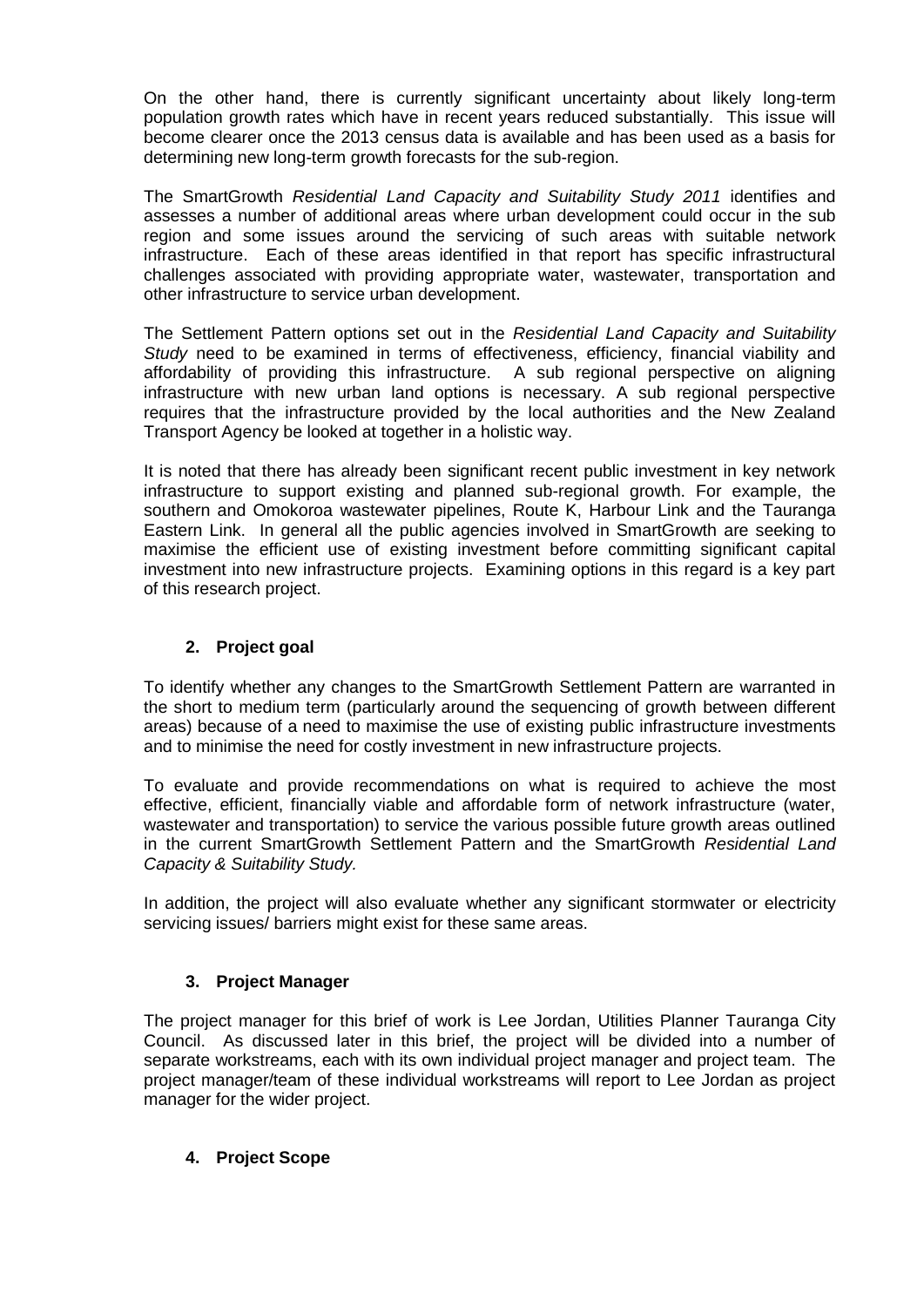The project research will cover the Western Bay of Plenty sub-region, which includes both Tauranga City Council and Western Bay of Plenty District Council areas. Of particular focus will be servicing possible new urban areas for long-term growth located between Katikati and Paengaroa. These include future growth areas already identified in the SmartGrowth Settlement Pattern and additional areas outlined in the SmartGrowth *Residential Land Capacity & Suitability Study* (with a greater focus on the latter).

The project is being undertaken as part of the current SmartGrowth Strategy Update process and the outputs will feed into strategic planning thinking within that wider project at a technical and political level.

The project is expected to answer some key questions such as:

- How well does the current investment in key strategic infrastructure by all major public agencies align with existing and planned urban growth patterns within the sub region?
- Where does infrastructure provision lag behind uptake of the current SmartGrowth settlement pattern (if anywhere?)
- Conversely, where is growth uptake lagging behind what was expected, such that "sunk" investments are not being utilised as expected?
- What opportunities are there to maximise or optimise the use of existing network infrastructure (including committed investment in infrastructure such as the TEL or southern pipeline) in the short to medium term?
- What are the major issues and options regarding infrastructure investment to service the long-term SmartGrowth Settlement Pattern taking into account the current Settlement Pattern and the various additional settlement options investigated in the SmartGrowth *Residential Land Capacity and Suitability Report* ?

#### **5. Project Inputs**

The structure of the project will be broken down into separate workstreams as follows:

- a. Existing and committed infrastructure investment options and implications of maximising/optimising the use of this infrastructure
- b. Wastewater long-term issues and options
- c. Transportation long-term issues and options
- d. Water long-term issues and options
- e. Local stormwater long-term issues and options
- f. Network Electricity long-term issues and options

Separate project briefs will be written for b, c and d above due to the complexity of the issues involved. As such, these project briefs will outline their own project inputs. Separate project briefs are not required for a, e and f above as these issues are simpler and more defined.

For all of the project workstreams, the current SmartGrowth Settlement Pattern will be used as a base with the SmartGrowth *Residential Land Capacity and Suitability Report* outlining other potential future areas for settlement.

Overall the project will be based on a scenario of accommodating a total population of 300,000 people into sub-region including the necessary land for industrial and commercial and other land use activities that this would require. It is currently expected that this population of 300,000 people would be reached around 2060 (in approximately 50 year's time). However it may occur earlier or later than this depending on actual growth rates.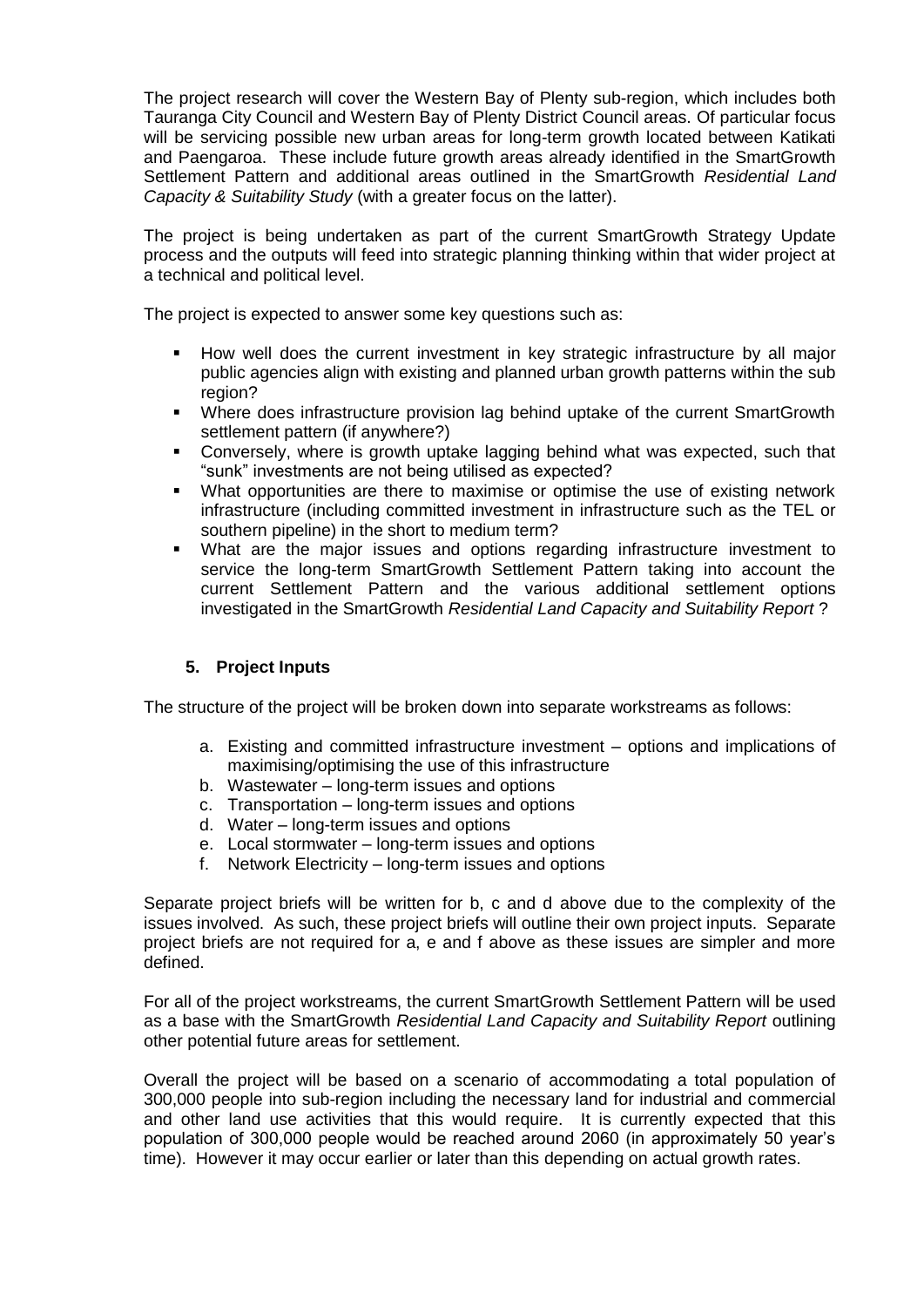## **6. Project Outputs**

An overview written report for each workstream will be provided:

Existing and committed infrastructure investment workstream

- The report from the existing and committed infrastructure investment workstream will include a strategic overview of where transportation, wastewater and water infrastructure capacity is currently available (including committed investment) within the sub region to accommodate further growth. Whether this infrastructure capacity has been already allocated to identified growth areas in the long-term or whether excess capacity would remain long-term. What options exist in the short to medium term to maximise / optimise the use of this existing infrastructure investment (if any), including what this would mean in terms of other infrastructure investment that would need to occur to maximise / optimise existing investment in projects such as the TEL or southern pipeline or Omokoroa infrastructure.
- A commentary on how existing and current infrastructure investment in major projects like the southern pipeline and the Tauranga Eastern Arterial align with the long-term SmartGrowth vision. A commentary on whether misalignment of infrastructure investment may have occurred (if it has) in the short to medium term across the key infrastructure networks.

## **7. Other workstreams**

- A strategic overview of the key long-term infrastructure issues and options for each infrastructure network based on the various settlement pattern options. This overview should be broken down into corridors. These being the northern, southern, eastern and central corridors.
- Recommendations on the best long-term options for infrastructure servicing based on the various Settlement Pattern options.
- The reports for each of these workstreams will be structured in the same way. A standard report template will developed between the Project Team and the research service provider.

## **8. Overall Report**

An overview report for the whole project will also be provided. This will bring together outcomes of all the separate work stream reports to make overall recommendations about the most promising settlement pattern options from an infrastructure servicing point-of-view. It will also identify the opportunities and obstacles to maximising the use of existing and committed infrastructure investment.

## **9. Methodology**

The methodology to be used for the water, wastewater and transportation workstreams is set out in their specific project briefs. In some cases this may involve the use of external consultants.

The methodology to be used for the electricity workstream is to work collaboratively with Powerco (and possibly Transpower) and to rely on their expertise in identifying any substantial issues that may arise.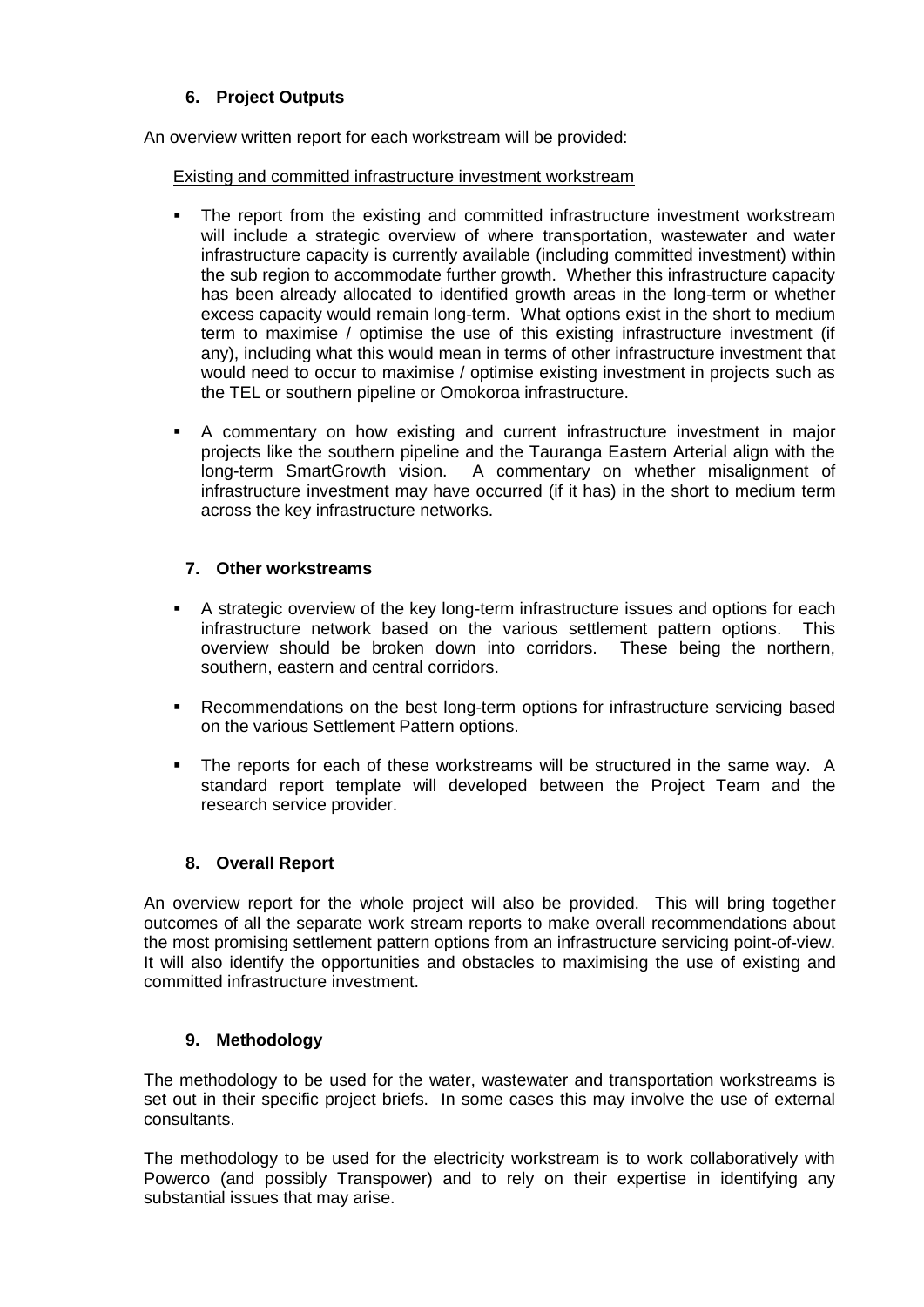The methodology for the stormwater workstream is yet to be determined. It will be communicated to the SmartGrowth Research team for their approval prior to research commencing. Its focus is on local area management.

The methodology for the existing and committed infrastructure investment workstream is as follows:

- g. Identify existing and committed infrastructure investment (primarily in water, wastewater and transportation networks) and the additional infrastructure capacity available to accommodate further growth
- h. Identify the current growth allocation as per the current Settlement Pattern to determine the extent to which this capacity will be used up by future development
- i. Consider options to maximise the use of this infrastructure capacity in the short to medium term through bringing forward growth in specific areas and/or opening up new urban growth areas. This must include the implications of these options on other parties, including the other SmartGrowth partners.
- j. Make conclusions as to viable options (if any) for maximising the use of existing and committed infrastructure investment
- k. Explain how current infrastructure investment decisions align with the delivery of the Smartgrowth 50 year vision
- l. Explain the history and reasons why in the short to medium term there may be some misalignment in infrastructure investment between the SmartGrowth partners (if this is the case).

#### **10. Project Resources**

- Overall project manager: Lee Jordan, Utilities Planner at TCC. Lee is also the primary contact for the water, wastewater, stormwater and electricity workstreams.
- $\cdot$  XXXX is the primary contact for the transportation workstream.
- Andrew Mead, Strategic Advisor at TCC is the primary contact for the existing and committed infrastructure investment workstream.
- The overall project team is made up of these people plus the other project team members of the water, wastewater and transportation workstreams as set out in the project briefs for these individual workstreams.
- For clarity, the role of the Project Team is to assist in delivering a draft report. This draft report will be reviewed and subsequently approved by the SmartGrowth Research Working Group (a sub group of the SmartGrowth Implementation Management Group).

#### **11. Consultation requirements**

As set out in the individual infrastructure specific workstreams.

NZTA, TCC and WBOPDC services engineers and planners will be consulted in regard to the workstream on existing and committed infrastructure investment.

Powerco (the local electricity lines business) and possibly Transpower (the national grid operator) will be consulted in regards to the electricity workstream.